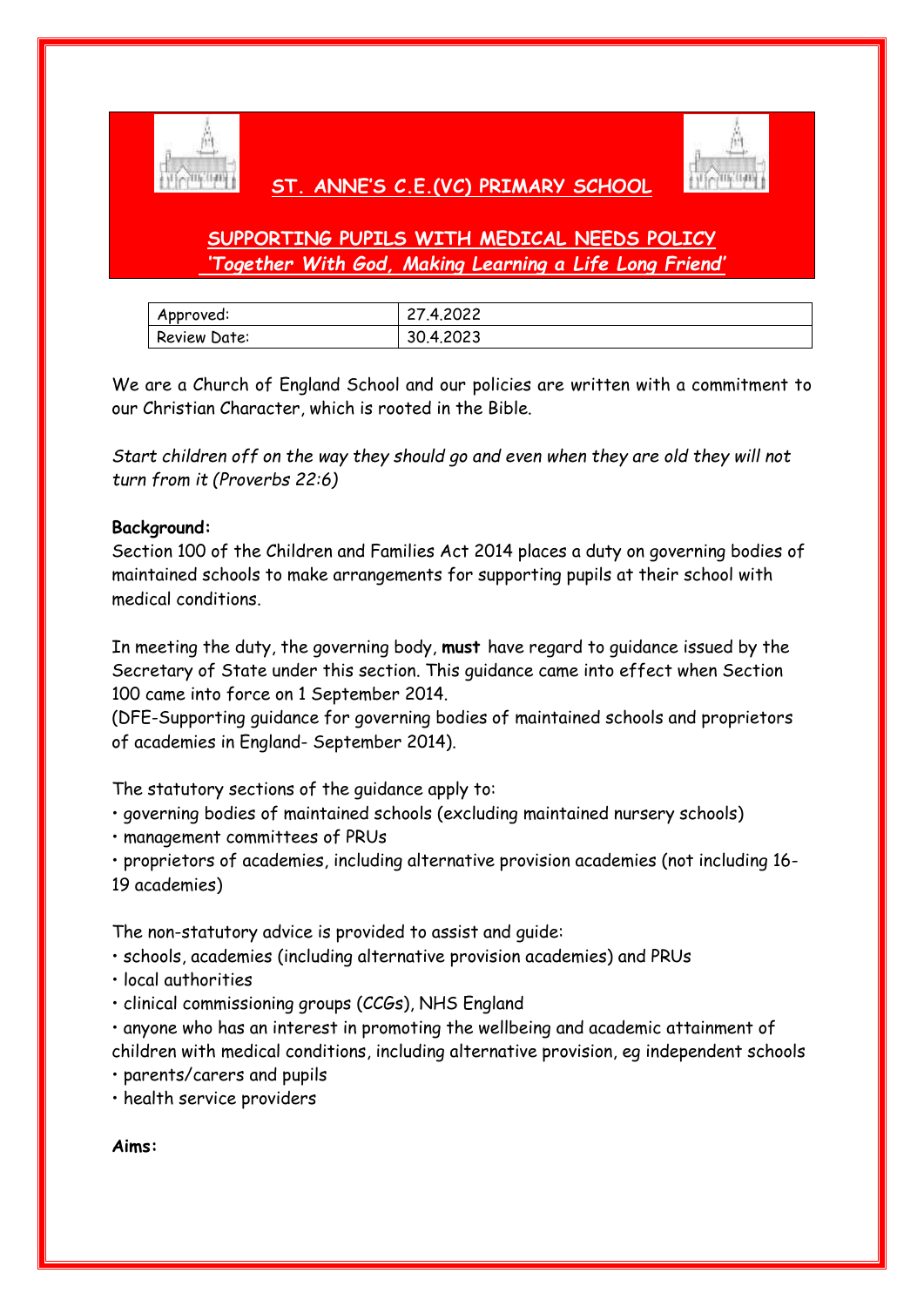**This school is an inclusive community that welcomes and supports pupils with medical conditions.**

**This school provides all pupils with any medical conditions the same opportunities as other at school.**

Our aim:-

- Pupils at school with medical conditions will be properly supported so that they have full access to education, including school trips and physical education.
- Our governing body ensures that arrangements are in place in schools to support pupils at school with medical conditions.
- Our governing body ensures that school leaders consult health and social care professionals, pupils and parents to ensure that the needs of children with medical conditions are effectively supported.

Parents of children with medical conditions are often concerned that their child's health may deteriorate when they attend school. This is because pupils with long-term and complex medical conditions may require on-going support, medicines or care while at school to help them manage their condition and keep them well. Others may require monitoring and interventions in emergency circumstances. It is also the case that children's health needs may change over time, in ways that cannot always be predicted, sometimes resulting in extended absences. It is therefore important that parents feel confident that our school will provide effective support for their child's medical condition and that pupils feel safe. In making decisions about the support they provide, school will establish relationships with relevant local health services to help us. It is crucial that school receives and fully considers advice from healthcare professionals and listens to and value the views of parents and pupils. E.g. anaplasia asthma training annually.

In addition to the educational impacts, there are social and emotional implications associated with medical conditions. Children may be self-conscious about their condition and some may be bullied or develop emotional disorders such as anxiety or depression around their medical condition. In particular, long-term absences due to health problems affect children's educational attainment, impact on their ability to integrate with their peers and affect their general wellbeing and emotional health. Reintegration back into school will be properly supported so that children with medical conditions fully engage with learning and do not fall behind when they are unable to attend. Short-term and frequent absences, including those for appointments connected with a pupil's medical condition (which can often be lengthy), will also need to be effectively managed and appropriate support put in place to limit the impact on the child's educational attainment and emotional and general wellbeing.

Some children with medical conditions may be considered to be disabled under the definition set out in the Equality Act 2010. Where this is the case governing body will comply with their duties under that Act. Some may also have special educational needs (SEN) with an Education, Health and Care (EHC) plan which brings together health and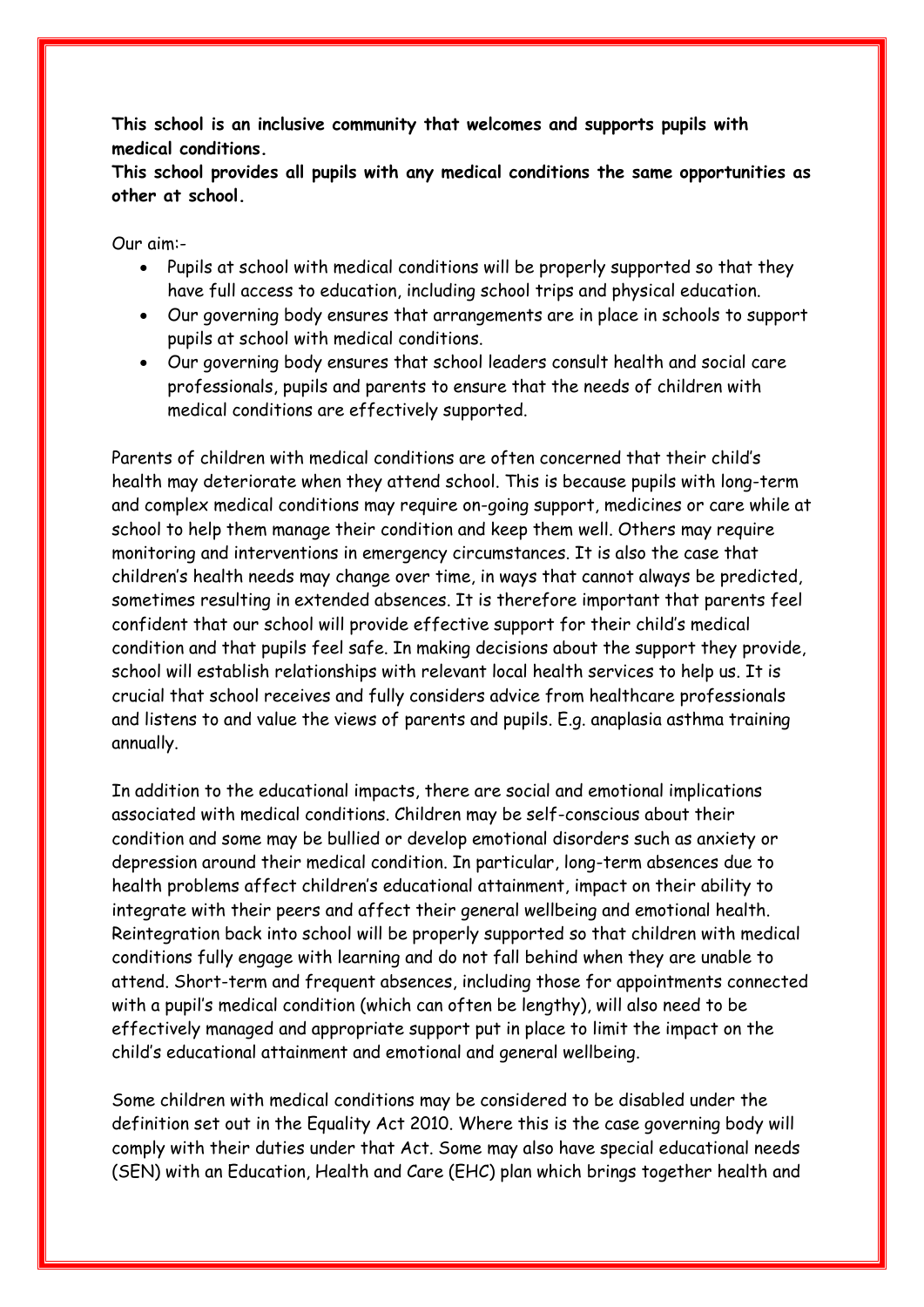social care needs, as well as their special educational provision. For pupils who have medical conditions that require EHC plans, compliance with the SEND code of practice will ensure compliance with the statutory elements of this guidance with respect to those children.

#### **Roles and Responsibilities:**

The **governing body** is legally responsible and accountable for fulfilling their statutory duty.

The **head teacher** is responsible for putting the governing body's policy into practice. They will ensure that the school's policy is developed and effectively implemented with partners. This includes ensuring that all staff are aware of the policy for supporting pupils with medical conditions and understand their role in its implementation. The headteacher will ensure that all staff who need to know are aware of the child's condition. They will also ensure that sufficient trained numbers of staff are available to implement the policy and deliver against all individual healthcare plans, including in contingency and emergency situations. The headteacher has overall responsibility for the development of individual healthcare plans. They will contact the school nursing service in the case of any child who has a medical condition that may require support at school, but who has not yet been brought to the attention of the school nurse. St Anne's **Appointed Person** for Supporting Pupils in School with Medical Conditions is :- **Mrs Tracey Brown**

Duties include:-

- responsibility for ensuring that sufficient staff are suitably trained,
- a commitment that all relevant staff will be made aware of the child's condition,
- keep medical file in each classroom is kept up to date
- assisting in arrangements for school visits, and other school activities outside of the normal timetable (in liaison with the class teacher)
- writing and monitoring of individual healthcare plans (IHCP)
- liaison with other agencies, including school nurse
- liaison with parents

Any member of **school staff** may be asked to provide support to pupils with medical conditions, including the administering of medicines, although they cannot be required to do so. Although administering medicines is not part of teachers' professional duties, they should take into account the needs of pupils with medical conditions that they teach. School staff will receive sufficient and suitable training and achieve the necessary level of competency before they take on responsibility to support children with medical conditions. Any member of school staff should know what to do and respond accordingly when they become aware that a pupil with a medical condition needs help. There will always be two adults present when administering medicine.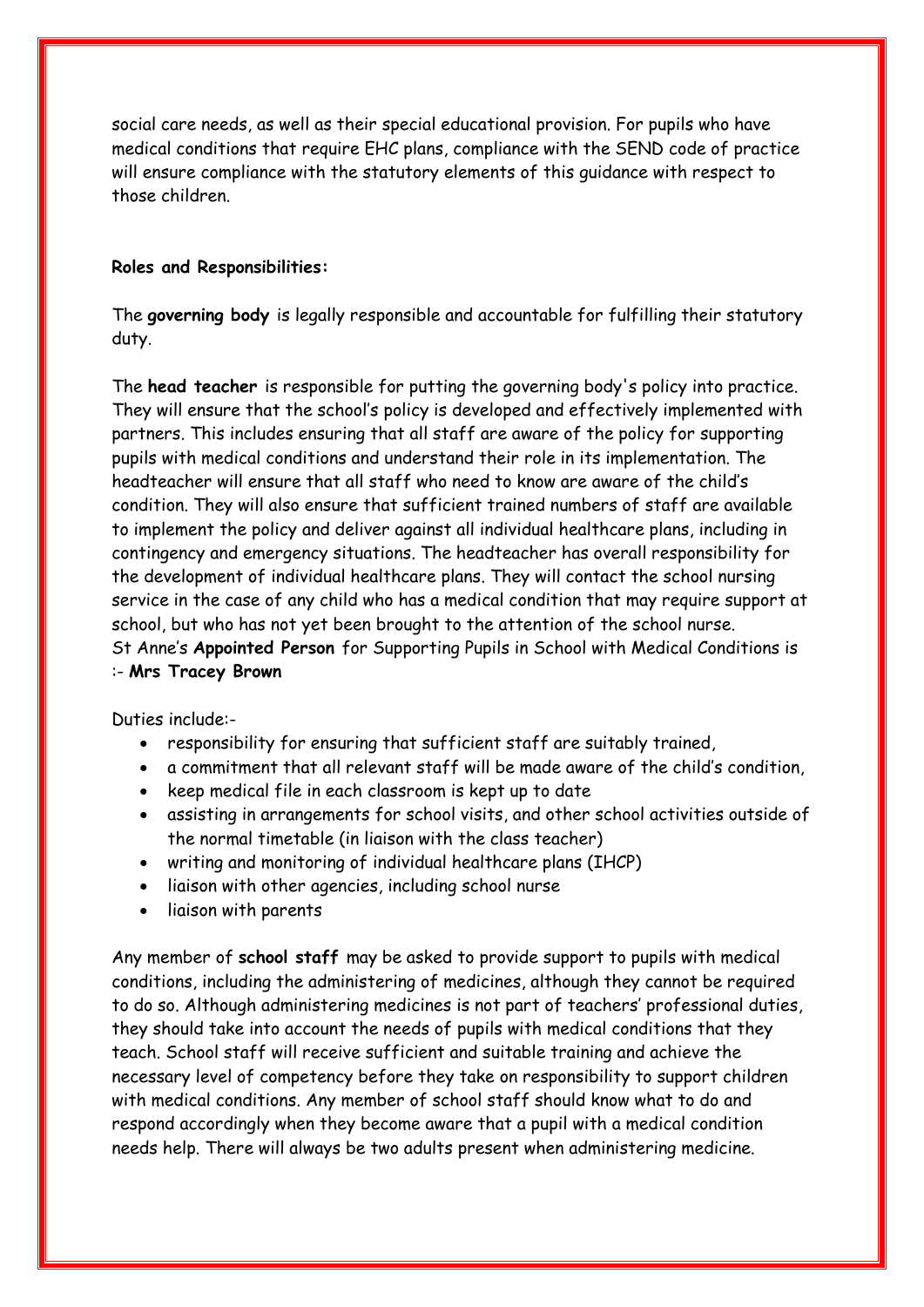**Pupils** with medical conditions will often be best placed to provide information about how their condition affects them. They will, where appropriate, be fully involved in discussions about their medical support needs and contribute as much as possible to the development of, and comply with, their individual healthcare plan.

**Parents** should provide the school with sufficient and up-to-date information about their child's medical needs. They may in some cases be the first to notify the school that their child has a medical condition. Parents are key partners and will be involved in the development and review of their child's individual healthcare plan, and may be involved in its drafting. They should carry out any action they have agreed to as part of its implementation, eg provide medicines and equipment and ensure they or another nominated adult are contactable at all times.

#### **Planning and Provision:**

The governing body will ensure that arrangements are in place to support pupils with medical conditions. In doing so, they will ensure that such children can access and enjoy the same opportunities at school as any other child. School, local authority, health professionals and other support services should work together to ensure that children with medical conditions receive a full education. In some cases this will require flexibility and involve, for example, programmes of study that rely on part time attendance at school in combination with alternative provision arranged by the local authority. Consideration may also be given to how children will be reintegrated back into school after periods of absence.

In making their arrangements, the governing body will take into account that many of the medical conditions that require support at school will affect quality of life and may be life-threatening. Some will be more obvious than others. The Governing body will therefore ensure that the focus is on the needs of each individual child and how their medical condition impacts on their school life.

The governing body will try to ensure that their arrangements give parents and pupils confidence in the school's ability to provide effective support for medical conditions in school. The arrangements will try and show an understanding of how medical conditions impact on a child's ability to learn, as well as increase their confidence and promote self-care. They will ensure that staff are properly trained to provide the support that pupils need.

However, in line with their safeguarding duties, the governing body will ensure that pupils' health is not put at unnecessary risk from, for example, infectious diseases. They, therefore, will not accept a child in school at times where it would be detrimental to the health of that child or others to do so.

**Procedures when school is notified that a pupil has a medical condition:-**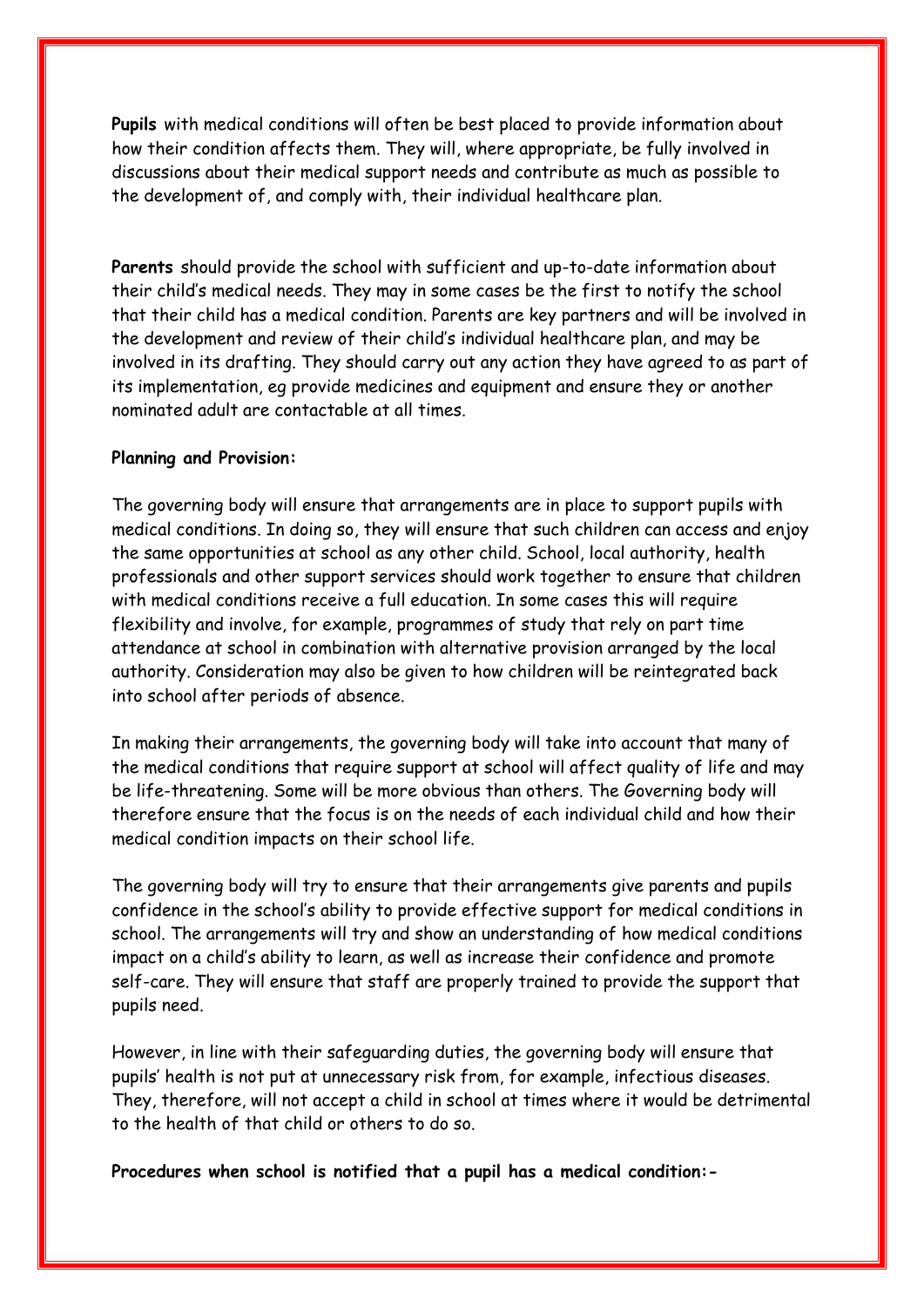- Inform Appointed person and Headteacher
- All staff informed
- Contact made school nurse
- Meeting arranged with parents to determine condition (School nurse attend where appropriate).
- Training for staff arranged, where necessary
- Individual Health Care Plans will be drawn up in partnership between school, parents and relevant healthcare professionals (Appointed person/ Class teacher/ SENCO, where appropriate). See Appendix A
- Health care plans will be reviewed at least annually, earlier if needs have changed.

## **Individual Health Care Plans-**

**All children with a medical condition will be assessed for the need of an individual healthcare plan (IHCP).**

- An IHCP details exactly what care a child needs in school, when they need it and who is going to provide it.
- It should also include information on the impact any health condition may have on a child's learning, behaviour or classroom performance.
- This should be drawn up with input from the child (if appropriate) their parent/carer, relevant school staff and healthcare professionals, ideally a specialist if the child has one eg. Diabetes Nurse, Specialist Epilepsy Nurse.

## **All staff understand and are trained in what to do in an emergency for children with medical conditions at this school.**

- All school staff, including temporary or supply staff, are aware of the medical conditions at this school and understand their duty of care to pupils in an emergency.
- All staff receive training in what to do in an emergency and this is refreshed regularly- often with the School Nurse
- A child's IHCP should, explain what help they need in an emergency. The IHCP will accompany a pupil should they need to attend hospital. Parental permission will be sought and recorded in the IHP for sharing the IHCP within emergency care settings.
- All staff, know what action to take in an emergency and receive updates regularly.
- If a pupil needs to attend hospital, a member of staff (preferably known to the pupil) will stay with them until a parent arrives, or accompany a child taken to hospital by ambulance. They will not take pupils to hospital in their own car without the permission of the Headteacher.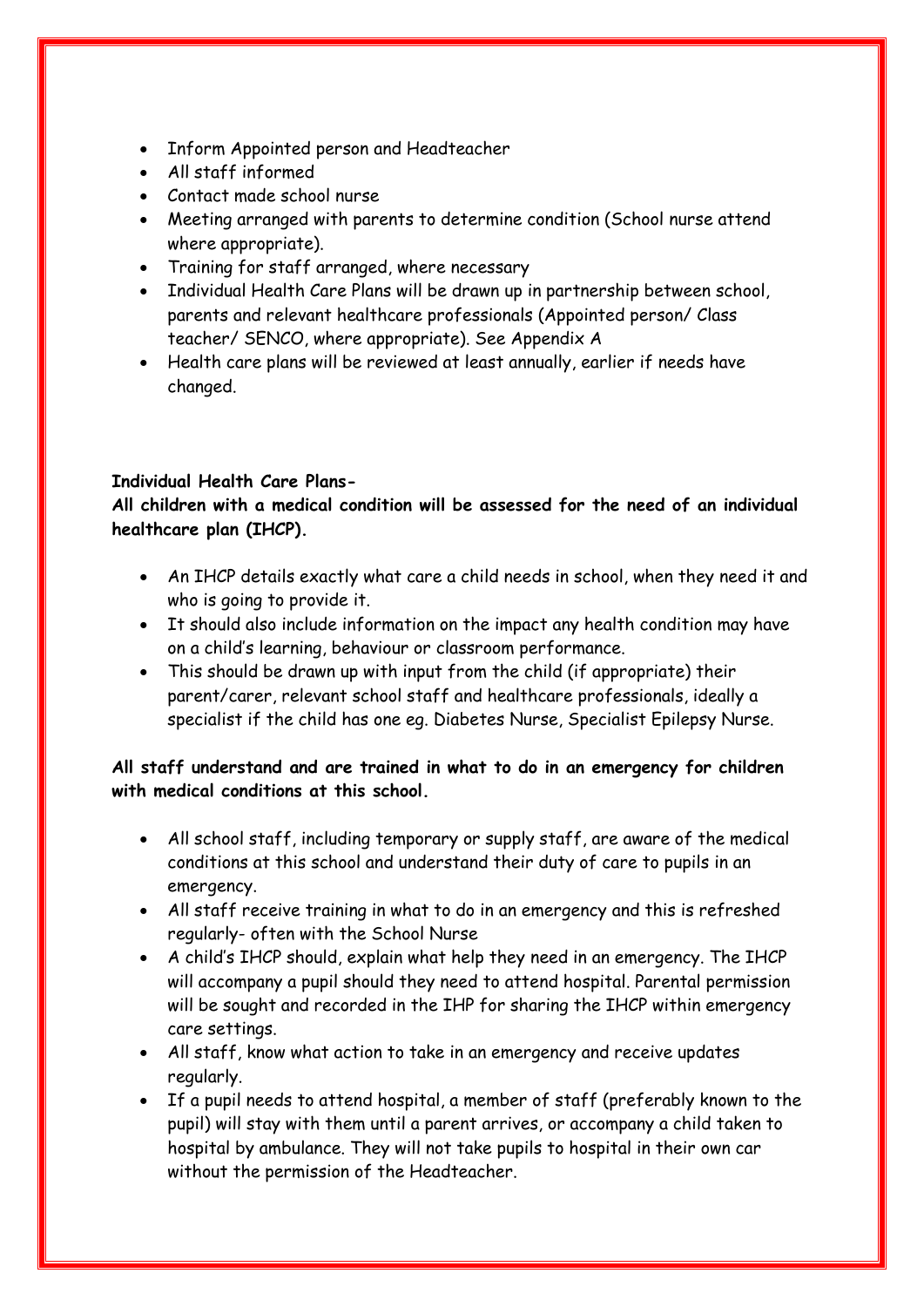#### **Administration of medicines**

This school understands the importance of medication being taken and care received as detailed in the pupil's IHCP.

- This school will make sure that there is more than one member of staff who have been trained to administer the medication and meet the care needs of an individual child. This includes escort staff for home to school transport if necessary. This school will ensure that there are sufficient numbers of staff trained to cover any absences, staff turnover and other contingencies. This school's governing body has made sure that there is the appropriate level of insurance and liability cover in place.
- This school will not give medication (prescription or non-prescription) to a child under 16 without a parent's written consent, which is kept in a medical book.
- Where clinically possible, medicines should be prescribed in dose frequencies which enable them to be taken outside school hours.
- School will only accept prescribed medicines that are in-date, labelled, provided in the original container as dispensed by a pharmacist and include instructions for administration, dosage and storage- information given by parents on school form.
- When administering medication, for example pain relief, this school will check the maximum dosage and when the previous dose was given. Parents will be informed. This school will not give a pupil under 16 aspirin.
- All medicines will be stored safely. Children will know where their medicines are at all times and be able to access them immediately, where necessary. Medicines and devices such as asthma inhalers, blood glucose testing meters and adrenaline pens will be always readily available to children and not locked away. They will be clearly labelled.
- School staff may administer a medicine to the child for whom it has been prescribed. Staff administering medicines will do so in accordance with the prescriber's and parents' instructions. School will keep a record of all medicines administered to individual children, stating what, how and how much was administered, when and by whom. Any side effects of the medication to be administered at school will be noted.
- When no longer required, medicines will be returned to the parent to arrange for safe disposal. Sharps boxes will always be used for the disposal of needles and other sharps.
- This school will make sure that a trained member of staff is available to accompany a pupil with a medical condition on an off-site visit, including overnight stays.
- Parents at this school understand that they should let the school know immediately if their child's need change.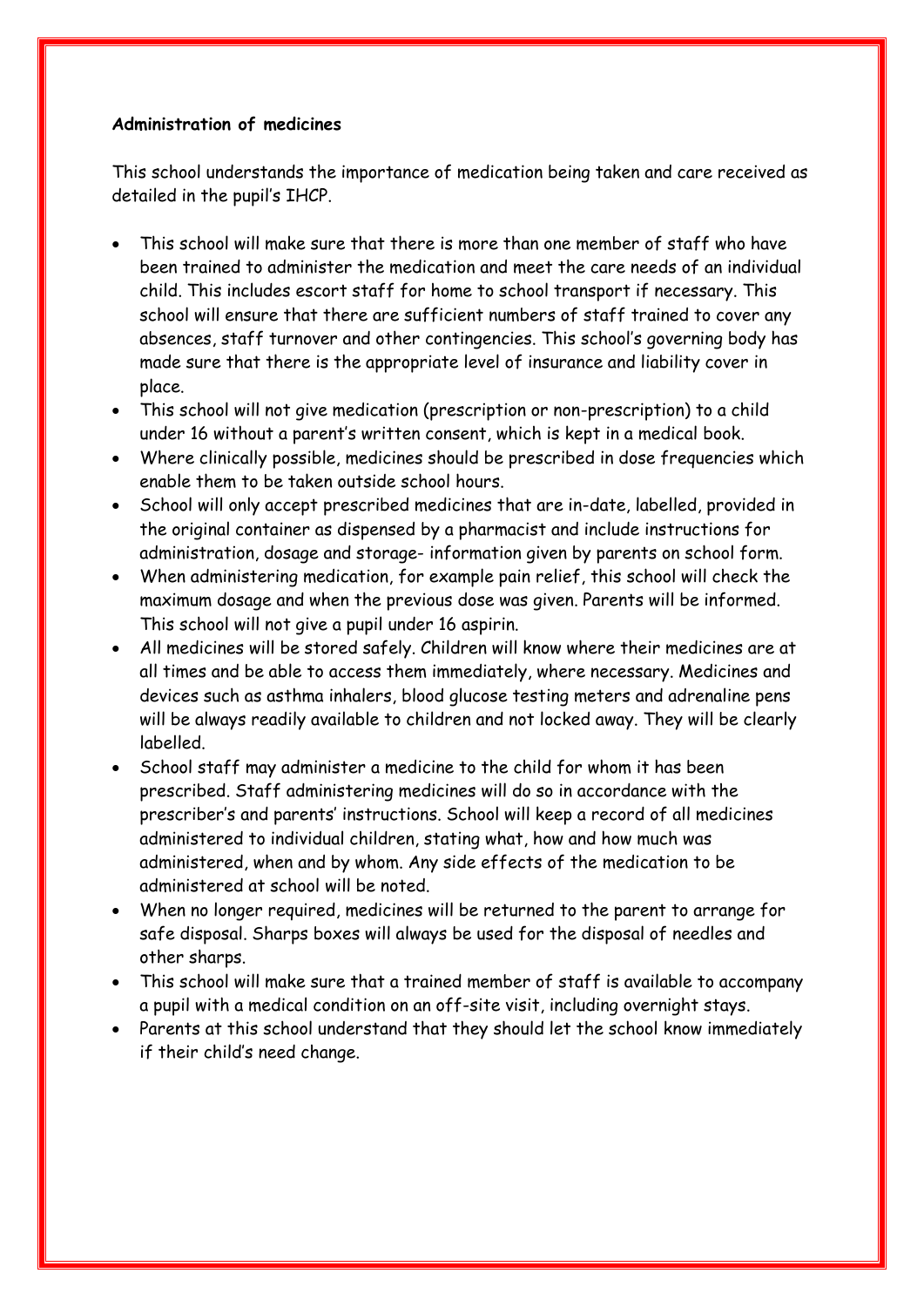#### **Over the Counter (OTC) Medicines (Homely Remedies)**

Occasionally parents and carers or children themselves may wish to use "over the counter" remedies to treat minor symptoms for short periods. These can include alternative medicines such as herbal remedies, vitamins, and supplements.

Following guidance from Staffordshire Health and Safety, the Governing Body of St Anne's C.E. Primary School has decided that over the counter medicines will **not** be administered unless there are extreme circumstances.

Non-prescribed medicines will only be administered with prior written permission from parents in extreme circumstances such as residential trips or day trips, e.g. travel sickness medication or for children in extended care. (Kids Club)

Where a child needs non-prescribed medication over a period of time to enable them to attend school, a short term Individual healthcare plan must be completed.

Staff will never administer medicines containing aspirin unless prescribed by a doctor.

Staff will never administer medication containing ibuprofen to children who are asthmatic.

The same procedure must be followed for recording the administration of OTC remedies as is required for prescribed medication and they should be entered on the medication record. (see above) OTC must be stored in the same way as prescribed medication.

Therefore, parents / carers should make arrangements for this type of medication to be administered at home wherever possible. Parents / carers are welcome to administer OTC medication by attending school.

If a GP prescribes an OTC remedy, it becomes a prescribed medicine and must be treated accordingly.

Schools and settings must never accept medicines that have been taken out of the container as originally dispensed nor make changes to dosages on parental instructions without confirmation from the original prescriber.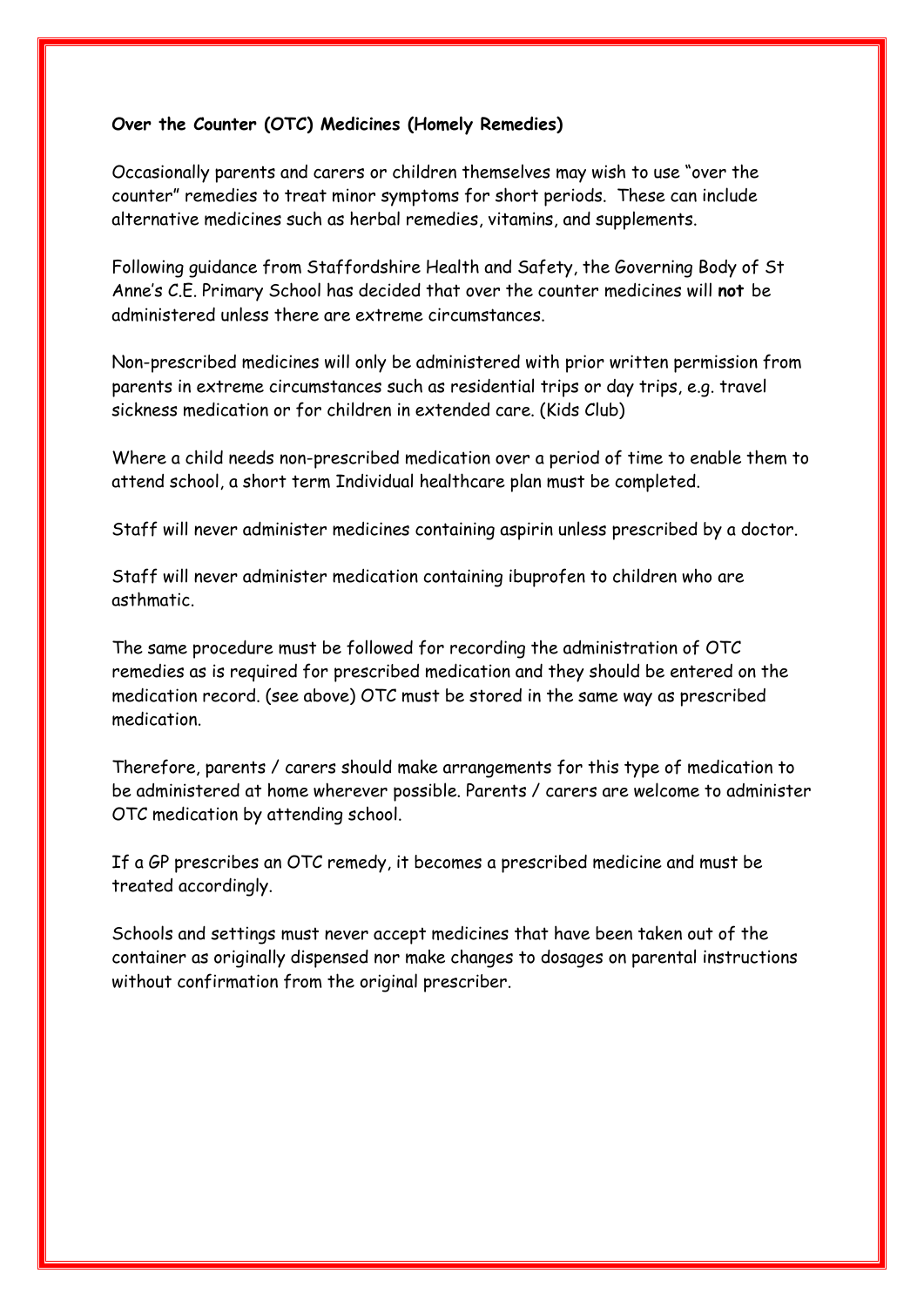#### **Mal-administration of medicines**

St Anne's CoE Primary School recognise the need for procedures to be in place for the reporting of adverse reactions or errors in administration of medication. Only staff who have been trained to administer medicines should administer medicine and where an adverse reaction or error is made the following procedure needs to be followed:

This procedure must cover:-

a. Facts of the incident reported to Headteacher or senior member of staff, who will carry out an investigation.,

- b. Persons involved recorded,
- c. Reason for the incident recorded,

d. Details of any ill health or injuries sustained (if this is the case an accident/incident report form must be completed and forwarded to the Health, Safety and Wellbeing Service),

e. Witness Statement.

f. Details of persons informed (Parents/Carers, Pharmacist, GP, NHS Direct, Governing bodies CQC/OFSTED),

- g. Corrective and Remedial action taken.
- h. Outcome of investigation by senior manager.

#### **Sporting activities, visits and residential trips:**

School will support pupils with medical conditions to participate in school trips and visits, or in sporting activities. Teachers should be aware of how a child's medical condition will impact on their participation, but there should be enough flexibility for all children to participate according to their own abilities and with any reasonable adjustments. School will make arrangements for the inclusion of pupils in such activities with any adjustments as required unless evidence from a clinician such as a GP states that this is not possible.

School will consider what reasonable adjustments it might make to enable children with medical needs to participate fully and safely on visits. It is school practice to carry out a risk assessment so that planning arrangements take account of any steps needed to ensure that pupils with medical conditions are included. This will require consultation with parents and pupils and advice from the relevant healthcare professional to ensure that pupils can participate safely.

#### **Training:**

Any member of school staff providing support to a pupil with medical needs will received suitable training. This will have been identified during the development or review of individual healthcare plans. Some staff may already have some knowledge of the specific support needed by a child with a medical condition and so extensive training may not be required. Staff who provide support to pupils with medical conditions can be included in meetings where this is discussed.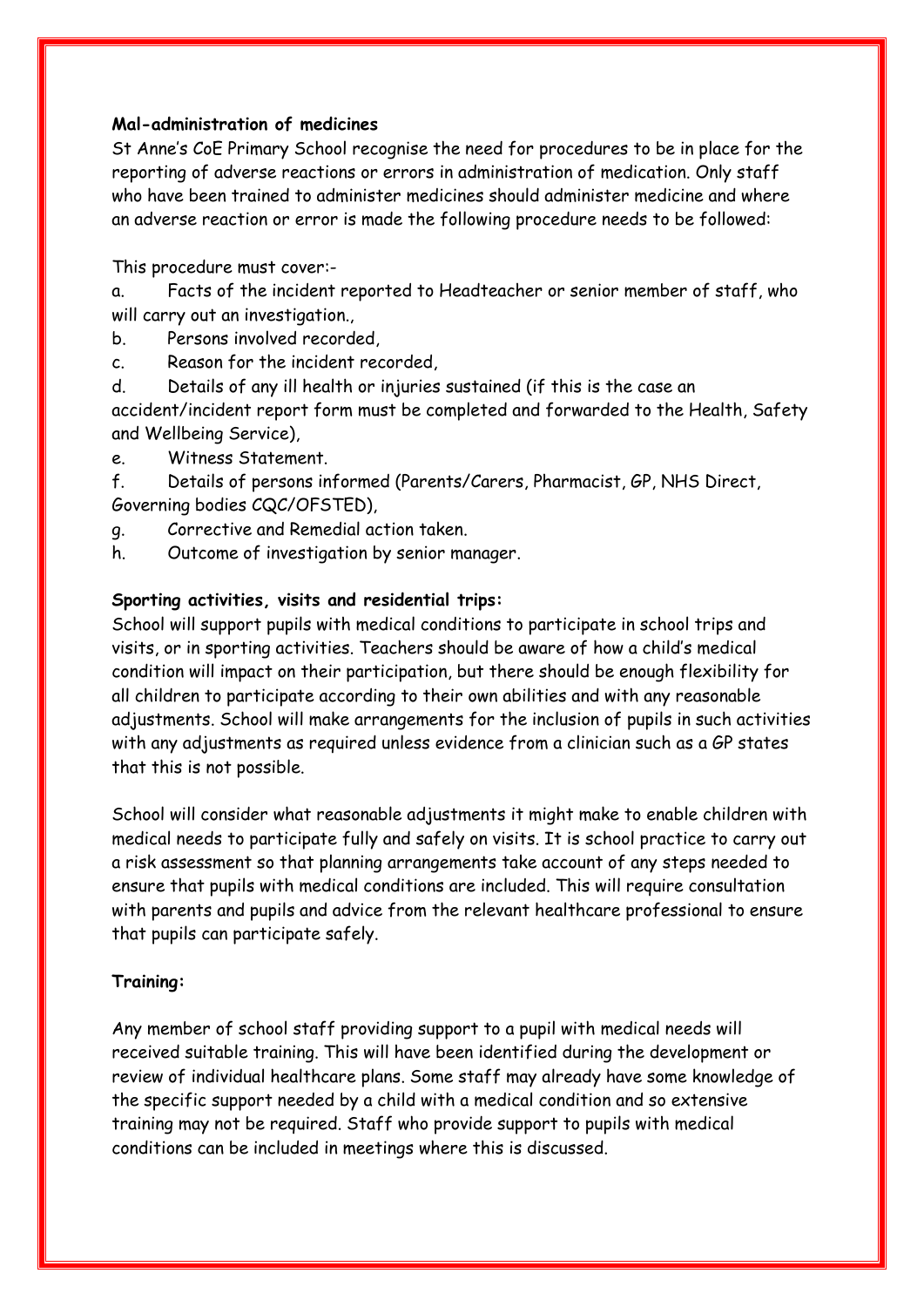The relevant healthcare professional should normally lead on identifying and agreeing with the school the type and level of training required, and how this can be obtained. School may choose to arrange training themselves and will ensure this remains up-todate. Training will be sufficient to ensure that staff are competent and have confidence in their ability to support pupils with medical conditions, and to fulfil the requirements as set out in individual healthcare plans. They will need an understanding of the specific medical conditions they are being asked to deal with, their implications and preventative measures.

Staff will not give prescription medicines or undertake healthcare procedures without appropriate training (updated to reflect any individual healthcare plans). In some cases, written instructions from the parent or on the medication container dispensed by the pharmacist may be considered sufficient, but ultimately school will decide, having taken into consideration the training requirements as specified in pupils' individual health care plans. A first-aid certificate does not constitute appropriate training in supporting children with medical conditions. Healthcare professionals, including the school nurse, can provide confirmation of the proficiency of staff in a medical procedure, or in providing medication.

After discussion with parents, children who are competent will be encouraged to take responsibility for managing their own medicines and procedures. This will be reflected within individual healthcare plans.

#### **Equal Opportunities:**

The Governing Bodies' duties towards disabled children and adults are included in the **Equality Act 2010**, and the key elements are as follows:

- School **will not** discriminate against, harass or victimise disabled children and young people
- School **will** make reasonable adjustments to ensure that disabled children and young people are not at a substantial disadvantage compared with their peers. This duty is anticipatory: adjustments must be planned and put in place in advance, to prevent that disadvantage.

#### **Record Keeping**

Written records are kept of all medicines administered to children. Records offer protection to staff and children and provide evidence that agreed procedures have been followed. Parents will be informed if their child has been unwell at school.

#### **Monitoring and evaluation:**

This policy will be reviewed annually by the Governors Safeguarding Committee. Implementation of the policy will monitored and evaluated by the committee.